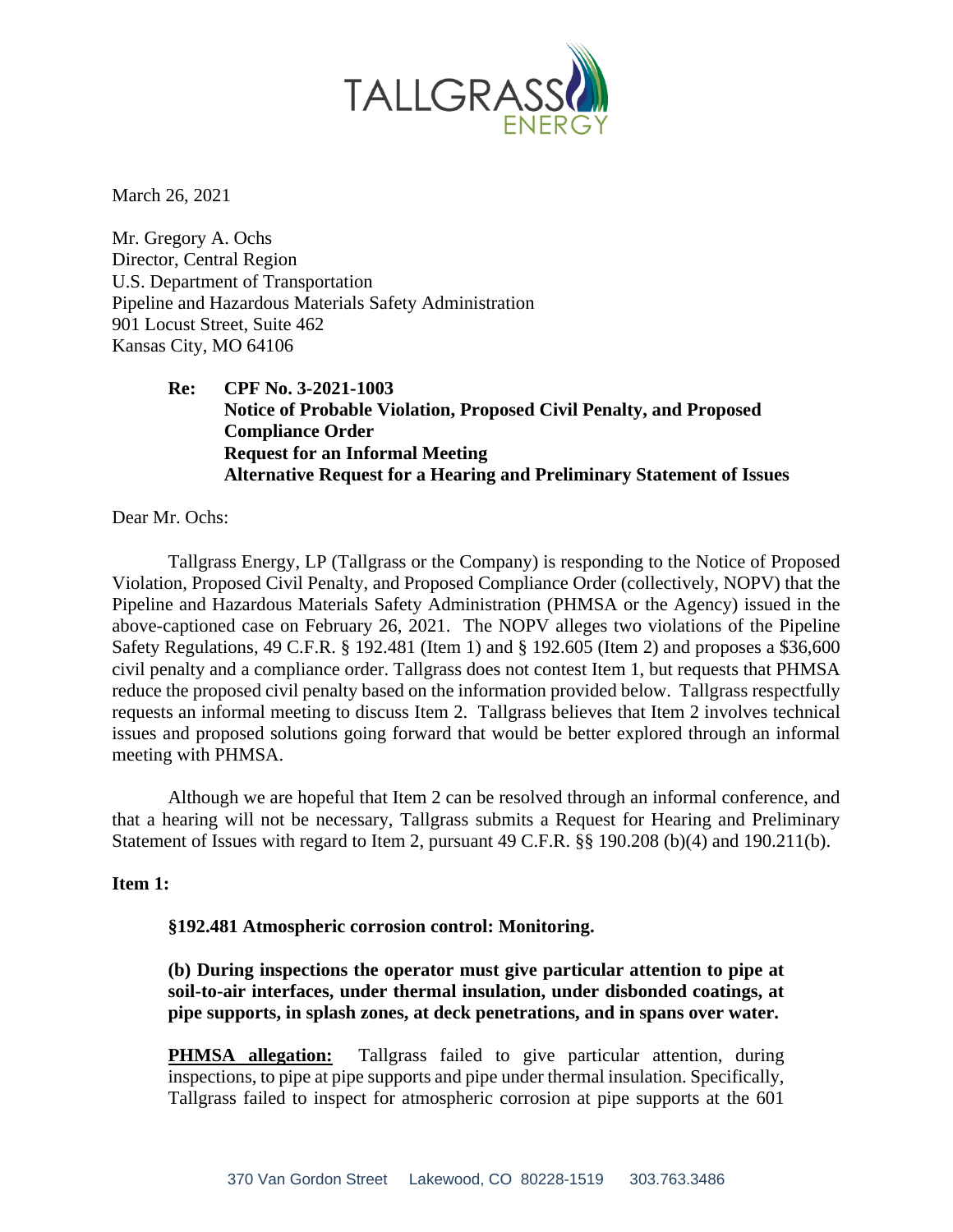Compressor Station, Cheyenne Station/TB1 pig launchers, NNG Gage interconnect, and NGPL Gage interconnect. Tallgrass also failed to inspect for atmospheric corrosion under thermal insulation at 601 Compressor Station.

PHMSA proposed a \$36,600 civil penalty for this alleged violation.

#### **Tallgrass response to Item 1:**

Tallgrass does not contest this violation. However, Tallgrass respectfully requests that the Final Order in this matter reflect the Company's efforts to address the issues that PHMSA identified in Item 1. Since the 2017 inspection that led to the NOPV, Tallgrass has added Fiberglass Reinforced Plastic (FRP) at the locations identified in the NOPV, with the exception of the NNG meter run which Tallgrass plans to replace with an ultrasonic meter. The FRP is attached to the pipe and protects the pipe from atmospheric corrosion by acting as a barrier between the support and pipeline. Tallgrass also installed inspection ports in the thermal insulation at the 601 Compressor Station so that pipe under thermal insulation may be inspected for corrosion.

While Tallgrass does not contest the alleged violation, Tallgrass respectfully requests that PHMSA reduce the proposed civil penalty on the basis of the gravity factor.<sup>1</sup> The Civil Penalty Worksheet assigned a score of "7" under gravity.<sup>2</sup> Tallgrass requests that PHMSA reduce the gravity point factor from "7" to "1" as "pipeline safety was minimally affected" in this case.

The locations cited in the NOPV showed signs of "rust and discoloration."<sup>3</sup> However, the locations did not have signs of wall loss, peeling, or pitting.<sup>4</sup> PHMSA guidance provides that rust is not indicative of active corrosion where there are no signs of coating deterioration, metal loss, or pitting.<sup>5</sup> Further, Tallgrass's corrosion inspections when installing the FRP showed no signs of active corrosion, metal loss, or pitting at the locations cited in the NOPV. In conjunction with the installation of the FRP, the piping at these locations was cleaned and repainted to mitigate atmospheric corrosion. There are also no signs of atmospheric corrosion at the NNG meter run.

Additionally, to the extent that the rust identified at the locations cited in the NOPV would have spread further or started showing signs of wall loss, pitting, or peeling, Tallgrass would have promptly identified the corrosion growth under its yearly atmospheric corrosion inspections and remediated the corrosion in accordance with its procedure before the safe operation of the pipeline was affected.<sup>6</sup> To the extent atmospheric corrosion develops at the NNG meter run before it is removed, Tallgrass will promptly identify and remediate it.

<sup>1</sup> 49 U.S.C. § 60122(b)(1)(A); 49 C.F.R. § 190.255(a)(1).

<sup>2</sup> Proposed Civil Penalty Worksheet at 1, CPF No. 3-2021-1003 (Feb. 25, 2021).

<sup>3</sup> Exhibit A-1, at pgs. 1-6, 21, CPF No. 3-2021-1003 (Feb. 26, 2021).

<sup>4</sup> *Id.*

<sup>5</sup> *See* PHMSA Part 192 Corrosion Enforcement Guidance at pg. 120 (Dec. 7, 2015) ("Atmospheric Corrosion is an area of metal loss due to general corrosion, localized corrosion pitting, or peeling scale on the steel surface that has damaged the pipe. Surface oxide is corrosion and if allowed to continue may affect the safe operation of the pipeline at some point in the future. Oxidation (or "light surface oxide") can be defined as the slow rusting of pipe which is not yet considered to be atmospheric corrosion because there is no evidence of metal loss at this time."). <sup>6</sup> *OM918\_GL – Inspecting for Atmospheric Corrosion*, Section 3.2.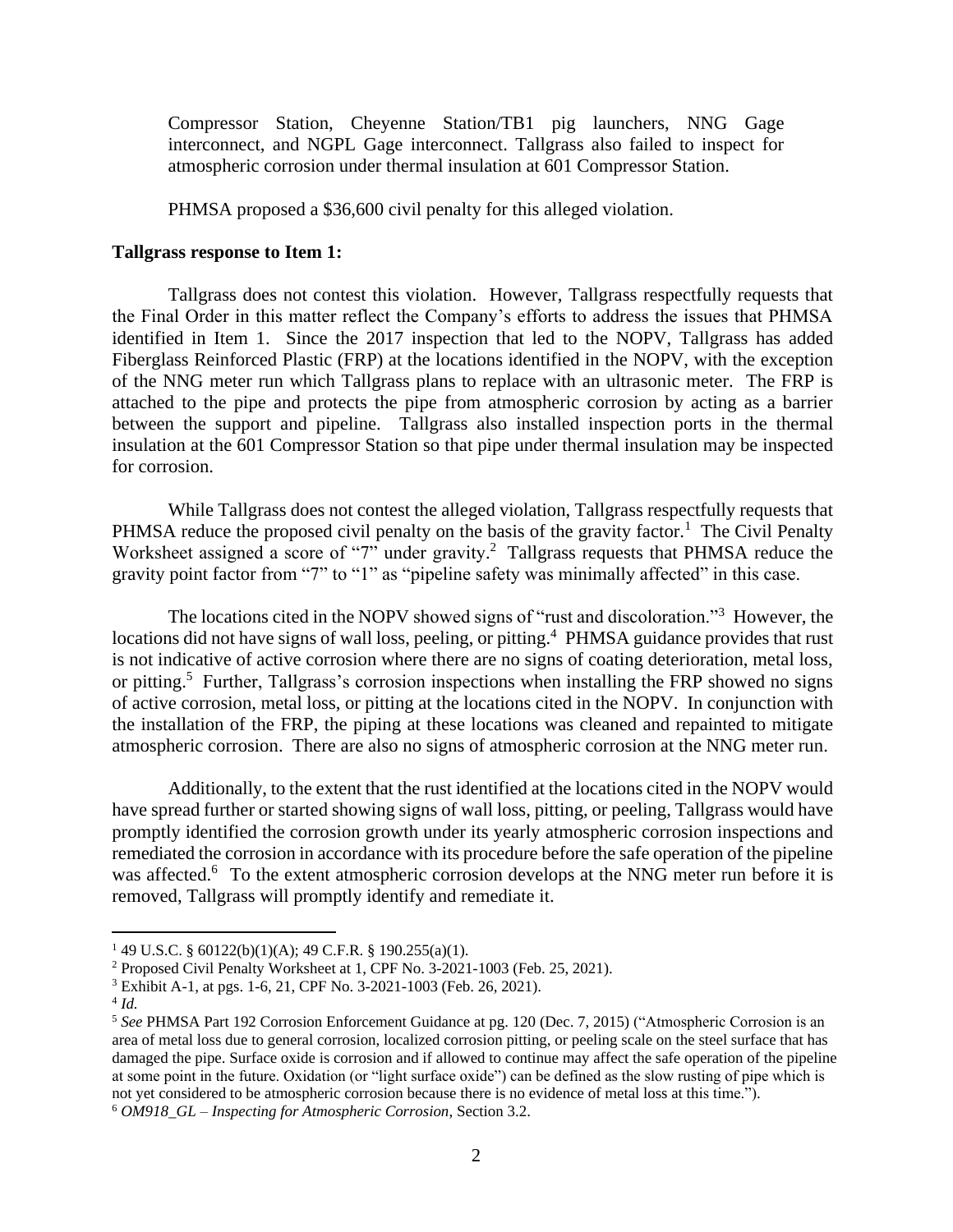The photographs in the Exhibits and Tallgrass's procedures, which go above and beyond the minimum requirement, demonstrate that pipeline safety was minimally affected as the locations cited in the NOPV did not have signs of active corrosion. Areas of rust that may escalate into active corrosion would be promptly identified and remediated. Accordingly, while Tallgrass is not contesting the alleged violation, a civil penalty reduction is warranted because pipeline safety was minimally affected.

Tallgrass appreciates PHMSA's feedback during the inspections in this matter, and shares PHMSA's commitment to pipeline safety and continuous program improvement.

Sincerely,

Jennifer *Ekels* 

Jennifer Eckels Manager – Compliance Tallgrass Energy, LP 370 Van Gordon Street Lakewood, CO 80228 Phone: (303) 763-3486

CC: Valerie Schwing, PHMSA Crystal Heter, Senior Vice President & Chief Operating Officer, Tallgrass Adam Schiche, Assistant General Counsel, Tallgrass Mick Rafter, Senior Vice President – Operations & Engineering, Tallgrass Jay Meyers, Vice President - Engineering, Tallgrass Craig Meis, Vice President - EHSS & Governmental Affairs, Tallgrass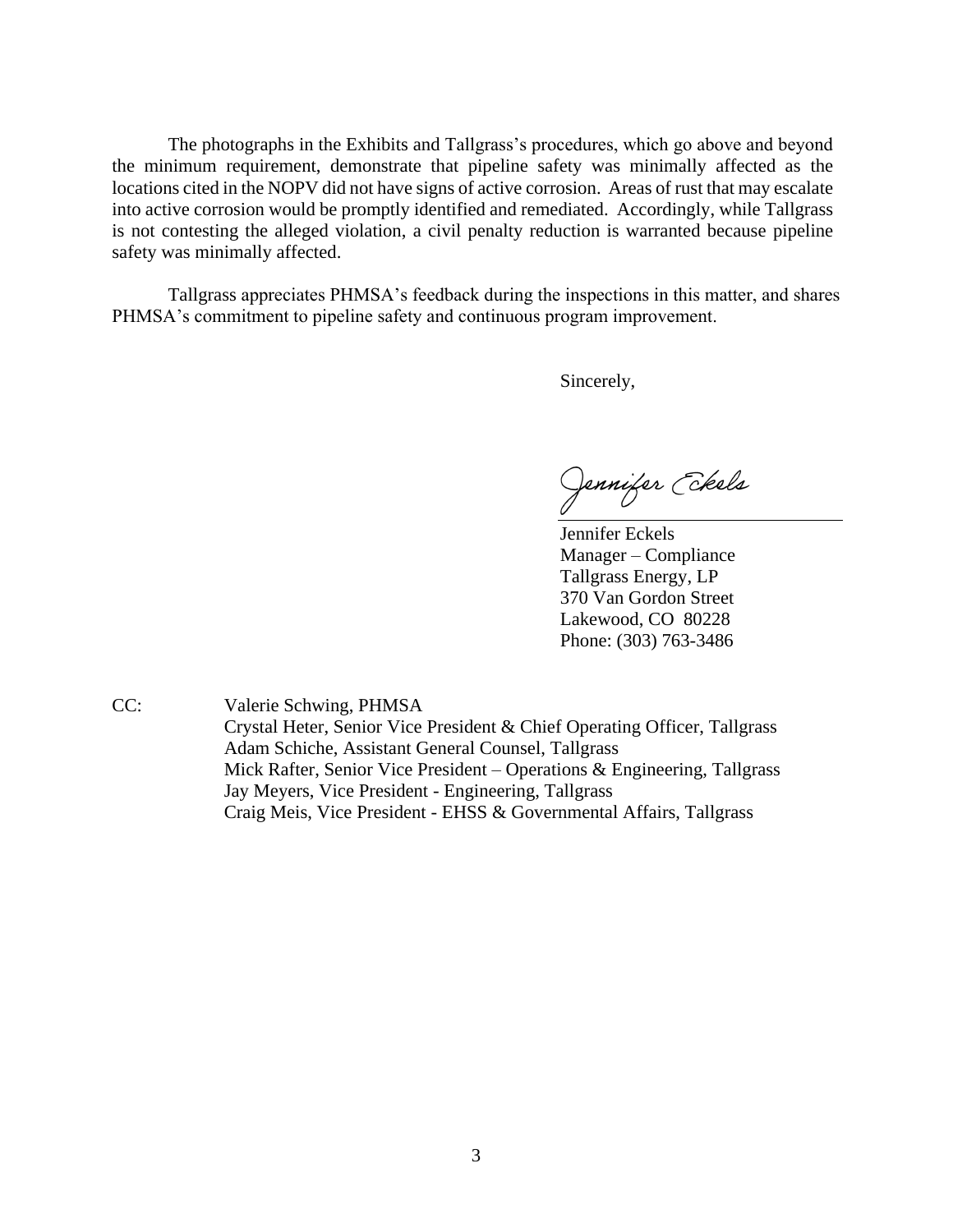# **U.S. DEPARTMENT OF TRANSPORTATION PIPELINE AND HAZARDOUS MATERIALS SAFETY ADMINISTRATION OFFICE OF PIPELINE SAFETY**

**)** 

**)** 

**)** 

**)**

**In the Matter of )** 

**Tallgrass Energy, LP ) CPF No. 3-2021-1003**

**Respondent. )** 

# **REQUEST FOR INFORMAL CONFERENCE AND HEARING AND PRELIMINARY STATEMENT OF ISSUES IN RESPONSE TO NOTICE OF PROBABLE VIOLATION, PROPOSED CIVIL PENALTY, AND PROPOSED COMPLIANCE ORDER**

# **I. Request for Hearing**

Pursuant to 49 C.F.R. §§ 190.208 (b)(4) and 190.211(b), Tallgrass respectfully requests a hearing on the alleged violation and proposed compliance order contained in Item 2 of the Notice of Probable Violation, Proposed Civil Penalty, and Proposed Compliance Order (collectively, NOPV), issued by the Pipeline and Hazardous Materials Safety Administration (PHMSA) on February 26, 2021. Tallgrass will be represented by counsel at the hearing, if one occurs.

## **II. Request for Informal Conference**

Tallgrass believes that this matter can be best resolved through an informal conference. The substantive technical issues related to Item 2 of the NOPV are best and most efficiently addressed through a discussion between the parties. Pursuant to Section 108(a)(2) of the Protecting our Infrastructure of Pipelines and Enhancing Safety Act of 2020 (amending 49 U.S.C. § 60117(b)(1)(B)), Tallgrass respectfully requests that, before any hearing is held, the parties convene for a meeting for purposes of settlement or simplification or to aid in the disposition of the issues.

## **III. Preliminary Statement of Issues**

Tallgrass respectfully contests the allegation of violation and the proposed compliance order in Item 2 of the NOPV.

**1.** Whether, based on the allegations in the Notice and other evidence in the record, Tallgrass violated 49 C.F.R. § 192.605 in relation to its handling of rate of drop during valve maintenance.